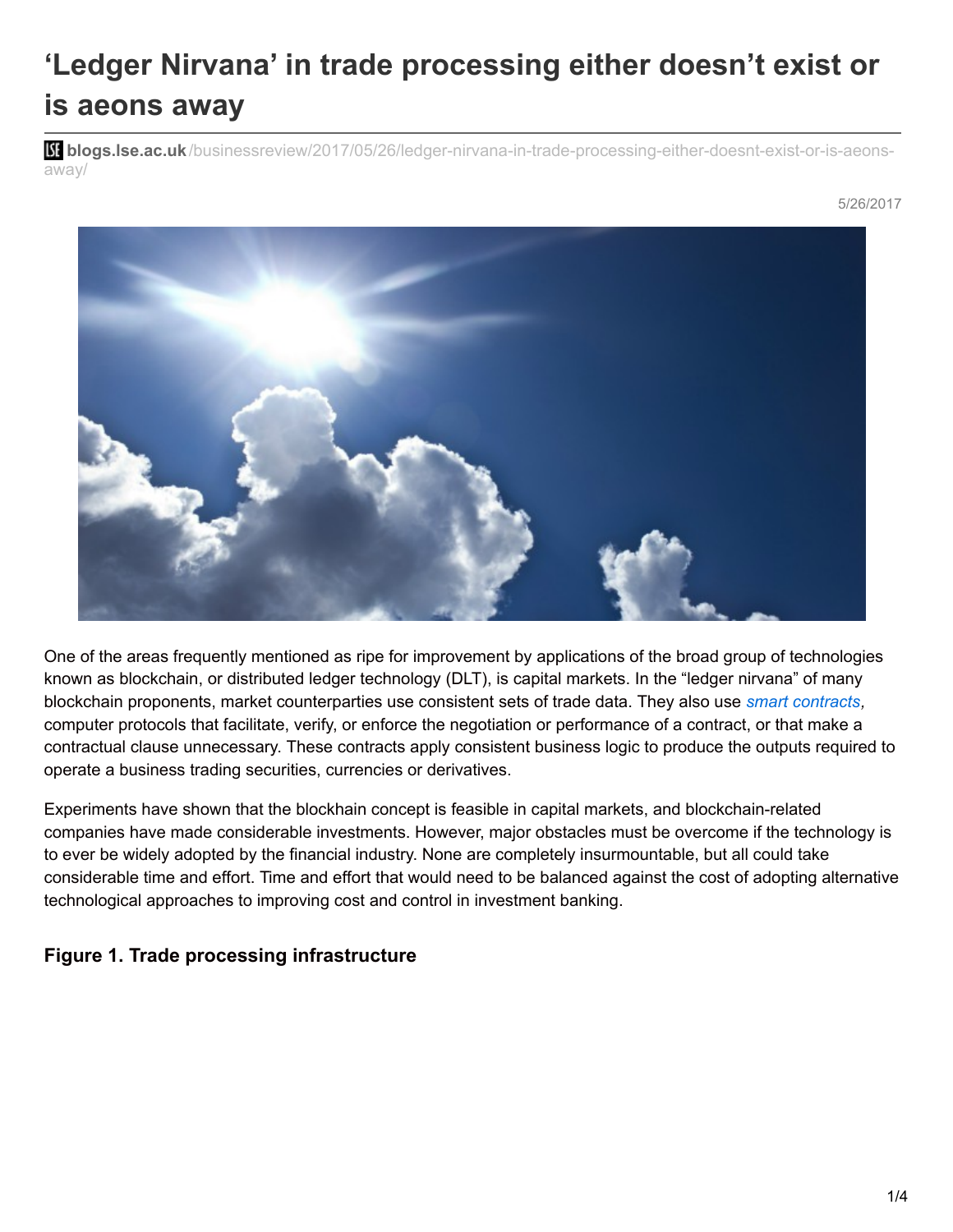

A distributed ledger-based solution to trade processing needs to be tangibly better in terms of cost, control, security, and resilience than existing financial market infrastructure, much of which generally works remarkably well. Examples of the infrastructure that keeps markets working includes the systems of the Central Securities Depositories and [CLS](https://www.cls-group.com/Pages/default.aspx) Bank in the foreign exchange market.

In the "ledger nirvana", settlement infrastructure is typically based on the assumption of cash and securities "on ledger." In other words, cash or securities primarily have legal existence as data on a distributed ledger, or they are "tokenised". Tokenised simply means there is a legally valid representation of assets that can be used for settlement purposes, even though the primary record of the assets may be a bank account or a share registry.

Some progress has been made in this area. [Overstock.com](https://www.overstock.com/), an online outlet store, last year [issued](https://globenewswire.com/news-release/2016/10/25/882695/0/en/Overstock-com-Announces-Rights-Offering-Including-Blockchain-Shares-on-t0-Platform.html) shares on its T0 platform, which includes the use of a "private" distributed ledger for trade core processing, with transactions ultimately being recorded on the Bitcoin blockchain. This is a step forward legally and technically, but is still a long way from making a significant impact.

Genuine "cash on ledger" is even more problematic. Fundamentally, real-world fiat [currency](https://en.oxforddictionaries.com/definition/fiat_money) needs to be a ledger version of central bank reserves, which requires the co-operation of central banks and legal changes, depending on the jurisdiction, or commercial bank-issued money.

Commercial bank-issued money would be the direct economic and legal equivalent of the money that is represented today as positive balances in customers' bank accounts. Direct equivalence, however, brings the challenges faced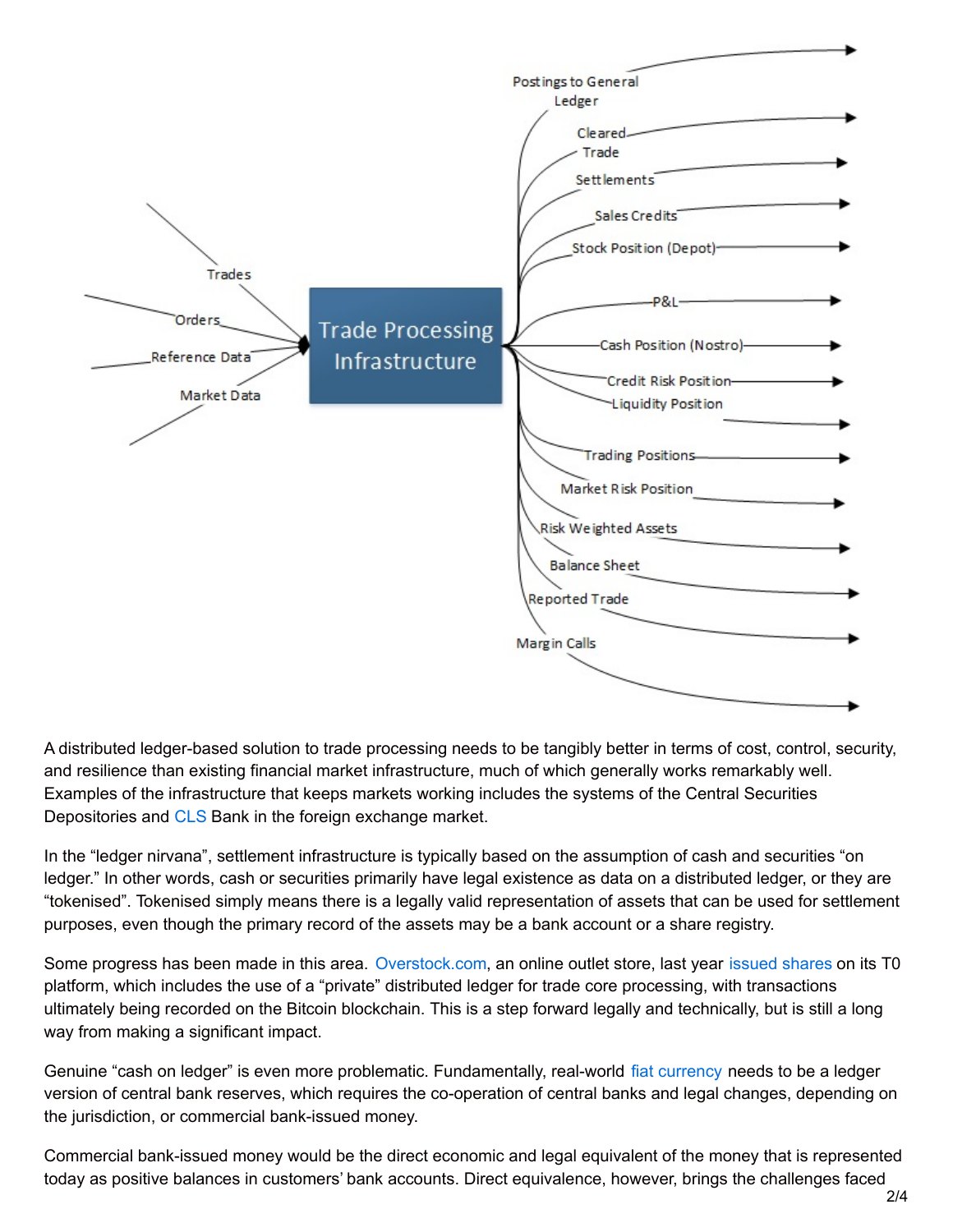in the existing world. Commercial bank money carries credit risk against the issuing bank and needs a mechanism (equivalent to the central bank clearing systems) to control the credit risk that builds up between clearing banks as funds are transferred.

For securities such as government bonds and more liquid equities, mechanisms would need to be built to allow them to not just be bought and sold but to be provided as collateral between banks, to CCPs (Central Counterparty Clearing House), and to central banks through their repo process.

A smart contract that carries out the mechanics of a financial product, such as the work done by blockchain specialist firm [Axoni](https://axoni.com/) on equity swaps or Barclays and  $R3$ , a consortium of financial institutions, on interest rate swaps, represents a step forward in supporting the lifecycle of derivatives trades using the distributed ledger technology.

However, there are many systems within the trading infrastructure of a commercial bank that execute, enrich, process and aggregate trades and trade events. Simply programming this logic in a new technology is not in itself an achievement. A smart contract that performs the basic mechanics of trade processing would still need to interact with credit risk, market risk, liquidity management, position keeping, profit and loss calculation/aggregation, regulatory reporting, derivative clearing, sales credits and many other systems.

What is frequently forgotten is that simply having a ledger of trades does remove the need for what is frequently the most complicated and expensive system in a bank, the general ledger. A typical general ledger system is not just a list of transactions. It also is a list of accounting rules and policies that are applied to the transactions, often requiring the support and judgement of a large finance department.

In many markets such as spot FX, futures, equities and the more liquid bond issues, most trading (including much order processing) takes place at very high speed using very expensive and sophisticated infrastructure. It can be argued that this speed does not add significant value to society or the economy, but that is the way many markets operate. There would be great resistance to any attempt to slow down trading to allow distributed ledger technology, which is inherently slower, to replace the current pre-trade infrastructure. A further obstacle is that the post-trading processing costs of electronically executed trades are considerably lower than for the more traditional (and errorprone) voice trading. This means distributed ledger needs to offer a significantly better post-trade solution for the overall volumes of trades in an asset class.

"Ledger Nirvana" also would position distributed ledgers in markets as "financial market infrastructure" within the scope of the Bank for International Settlements "principles for financial market infrastructures." These principles are incorporated in law in most developed countries, and are very demanding. They represent a high, but necessary, hurdle for DLT to clear.

Overlapping with the BIS principles are the banks' own requirements for high-volume processing, resilience and security. Just as the existence of a distributed ledger does not automatically remove the need for a general ledger, the use of cryptographic techniques inherent in DLT does not make a system secure from a bank's perspective.

In "Ledger Nirvana," the trade is the settlement. A trade is booked and value is exchanged. However, this creates significant problems for today's business models, business models that cannot simply be wished away by the DLT enthusiast. Most capital markets work implicitly on time delays. Huge daily volumes are traded and processed, but a market maker only needs to be flat (in most markets) by the end of the day. The settlements teams only need to transfer the net settlement amounts at the end of the settlement cycle. In the world of "trade equals settlement," a market maker can only create liquidity for the market in one of two logical ways.

- 1. They can "warehouse," i.e., stockpile what they are buying and selling. Under current regulations this incurs capital charges that would make market making completely uneconomical.
- 2. If they do not warehouse, selling by a market maker would require a mechanism for near instantaneous